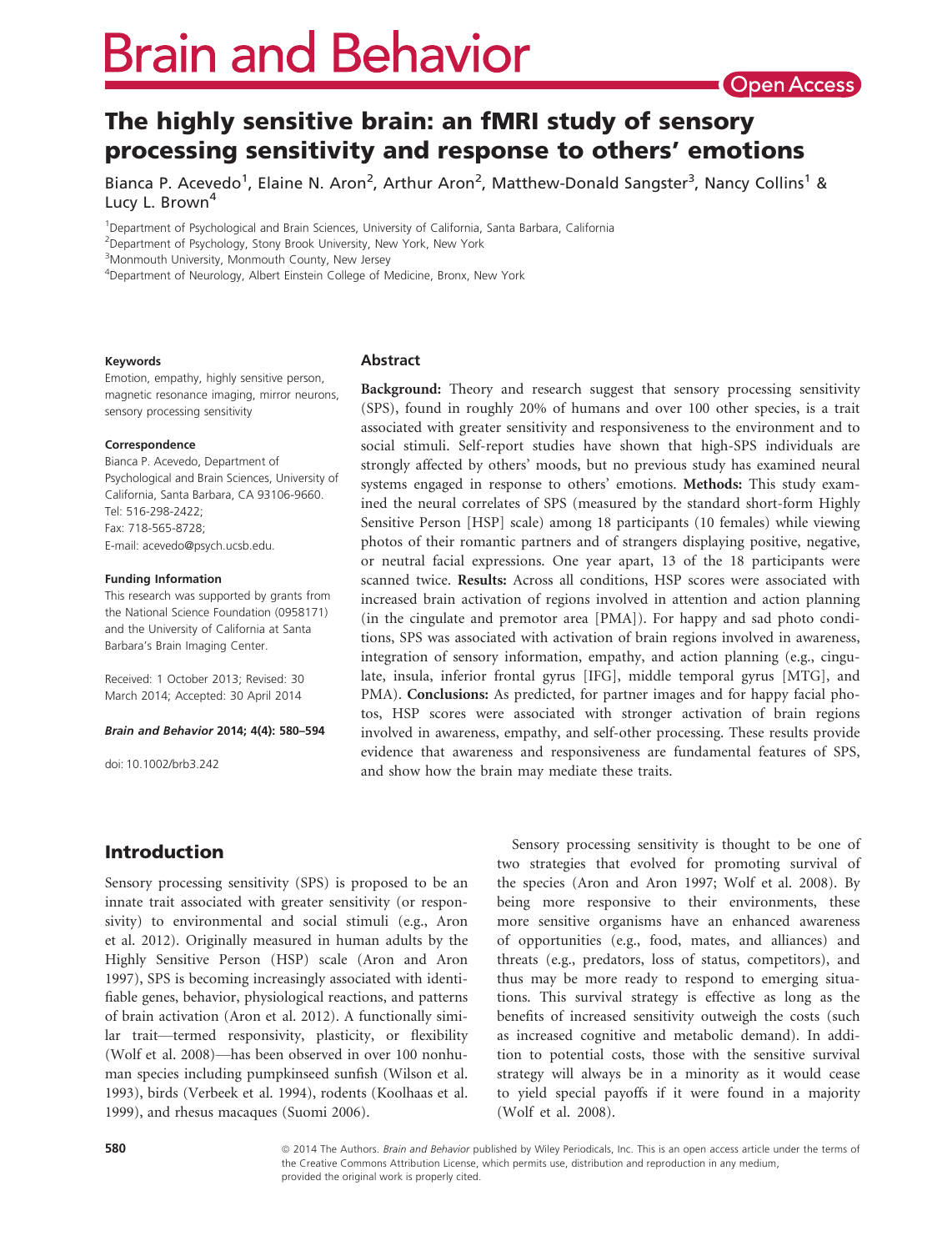Humans characterized as high SPS (or HSP) are likely to "pause to check" in novel situations (Aron and Aron 1997; Aron et al. 2012), show heightened awareness of and attention to subtle stimuli, and appear to be more reactive to both positive and negative stimuli (Jagiellowicz 2012). This combination supports a tendency to process stimuli more elaborately and learn from the information gained, which may be useful in the present moment and when applied to future situations. In contrast, those low in SPS pay less attention to subtle stimuli, approach novel situations more quickly, are less emotionally reactive, and behave with less reference to past experiences.

At least two brain imaging studies have examined the attentional and perceptual aspect of SPS in humans, using the HSP scale as a measure of SPS. One study asked individuals to notice subtle differences in photographs of landscapes and found that those with greater SPS showed stronger activation in brain regions for visual and attention processing compared to those low in SPS (Jagiellowicz et al. 2011). A second study, by Aron et al. (2010), compared individuals from East Asia and the United States and showed that SPS moderates the effect of culture on neural responses to culturally relevant cognitive tasks. There was a strong cultural difference in the activation of brain regions associated with attention such that low-SPS participants showed greater activation when completing tasks that were inconsistent with their cultural context. However, among those high in SPS, there was no cultural difference in brain activation in regions associated with attention. These findings suggest that high- (vs. low-) SPS individuals focus on the task itself independent of other factors.

Studies have also identified genetic polymorphisms' association with SPS. One of these studies (Licht et al. 2011) found an association with polymorphisms of the low-expressing, short (S) variant of the repeat length polymorphism 5-HTTLPR (serotonin transporter, 5-HTT, linked polymorphic region). There is some evidence that carriers of the S-allele (either two shorts or the short and long combination) are more likely to be depressed in response to stressful life events (Homberg and Lesch 2011). Not surprisingly, since "genetically driven deficient serotonin transporter (5-HTT) function would not have been maintained throughout evolution if it only exerted negative effects" (Homberg and Lesch 2011, p. 513), increasing research suggests that the S-allele also has advantages (for a review see Homberg and Lesch 2011). For example, it has been associated with superior performance on perceptual tasks—more risk aversion when there was a low probability of winning, but greater risk seeking when there was a high probability of winning; longer reflection before making difficult choices and better performance on a delayed pattern recognition task (Roiser et al. 2006; Jedema et al. 2009). The role of the Sallele in a social context has also been studied (e.g., Way and Gurbaxani 2008; Way and Taylor 2010). For example, marital partners with the S-allele were more affected after a marital discussion by their partner's positive or anxious prediscussion mood (Schoebi et al. 2012). In another study of the possible genetics behind SPS, researchers (Chen et al. 2011) sought to find something closer to the strong associations between genes and traits that are predicted by twin studies but not being found with single gene research. They considered essentially all the genes (98) with polymorphisms that affect the dopamine system, and chose a trait, SPS, "deeply rooted in the nervous system" (p. 1). Employing a multistep approach (ANOVA followed by multiple regression and permutation), they found that 15% of the variance of HSP scale scores were predicted by a set of 10 loci on seven genes.

Evolutionary theories of SPS are still developing and vary (e.g., Wolf et al. 2008, 2011; Ellis et al. 2011; Aron et al. 2012; Pluess and Belsky 2013), but all emphasize that there are advantages to it, many of them being social. For example, responsiveness to others' needs is essential for stabilizing cooperative relationships and trust in humans and other species (e.g., McNamara et al. 2009). Indeed, SPS—whether it is measured by questionnaires, physiological measures, behavioral observations, or genetic markers—confers benefits to individuals in "good-enough" social environments but vulnerability to negative outcomes in poor ones (e.g., Belsky and Pluess 2009; Pluess and Belsky 2013).

At least two experimental studies relevant to SPS support the idea that it is associated with responsiveness to both positive and negative stimuli. In one experiment, participants were led to believe that they did well or poorly on a general aptitude test (Aron et al. 2005a, Study 4). Those high (vs. low) on SPS had more negative affect when they thought they had low scores on the test, but when they thought they had high scores there was a nonsignificant crossover. In another study, Jagiellowicz (2012) examined the association between SPS (as measured by the HSP scale) and emotional responses to positive and negative images from the International Affective Picture System. High- (vs. low-) SPS individuals rated emotional pictures (especially positive ones) as significantly more positive or negative and tended to respond faster to positives. Also, high- versus low-SPS individuals reporting positive parenting in early childhood reported more arousal to positive pictures. However, the mechanisms by which positive (or negative) social experiences may potentiate the effect of SPS on emotional reactivity have not yet been studied. Moreover, given that SPS is responsive to both positive and negative social environments, we examined whether highly sensitive individuals might show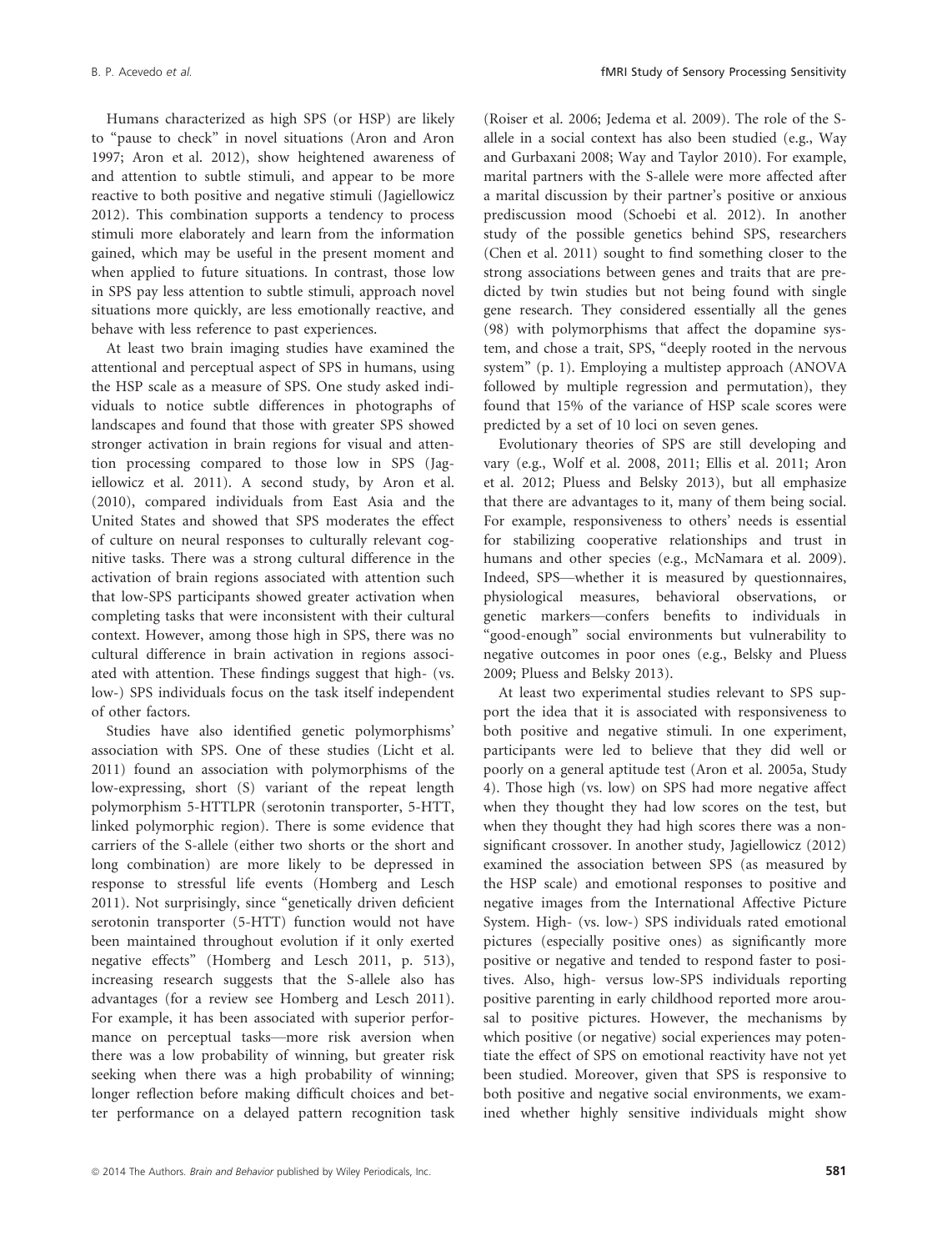stronger neural responses in predicted brain regions to both positive and negative social stimuli.

#### The present study

As briefly reviewed above, SPS theory and research suggest that greater awareness and responsiveness to others' moods and emotions are central features of being highly sensitive. However, no study has measured the link between SPS and neural reactivity in response to others' emotional states. Thus, the primary goal of this study was to investigate individuals' brain activity in response to close others' and strangers' positive and negative facial expressions as a function of SPS. To accomplish this goal, we adapted a paradigm used in previous research in which mothers' brain activity was measured while viewing happy and sad facial images of their infants and of others' infants (Strathearn et al. 2008). Using fMRI we examined the neural activations of individuals in intimate relationships, who were recruited as part of a larger longitudinal study on marriage (Acevedo 2014). Participants were scanned twice approximately 1-year apart to provide a replication of results.

At Time 1 (T1), we varied two factors in a within-subjects design (a) the target (partner vs. stranger) and (b) emotional expressions (happy vs. sad). By varying partner versus stranger photos, we were able to explore whether brain activations of individuals higher on SPS, as measured by the HSP scale (Aron and Aron 1997), would be stronger in regions relevant to responding to emotions of close others versus strangers; particularly in brain regions reflecting awareness, empathy, and readiness to act. At Time 2 (T2), we replicated T1 and included an emotionally neutral facial expression condition. This additional condition enabled us to examine more directly the extent to which SPS would be differentially associated with neural reactivity in response to positive or negative facial expressions versus neutral ones.

## Method

#### Participants

Participants were recruited by flyers, newspaper, and Internet advertisements as part of a larger study of newlyweds and engaged couples in the Santa Barbara, CA, community (Acevedo 2014). All participants provided informed consent and received payment for their participation. The study was approved by the human subjects committees at the University of California, Santa Barbara (UCSB) and Albert Einstein College of Medicine.

Individuals were screened for eligibility criteria (e.g., relationship status, age 22–40 years, nonuse of antidepressants, and fMRI contraindications), medications, surgeries, and overall health. Approximately 34% of individuals screened were excluded for not meeting criteria. No participant included in the study reported a history of any disorders (e.g., anxiety, personality disorders, social disorders) or use of medications that might bias responses to the HSP scale. In addition, as in other studies, neuroticism was partialed out of the HSP scale scores because neuroticism is correlated with HSP scale scores (e.g., Aron et al. 2005a) and answers to negative questions on the scale can be shifted in a more negative direction by high neuroticism. Thus, results reported herein are not confounded with neuroticism.

Participants completed data collection (fMRI and surveys) at two visits, about 1-year apart. At T1, scanned participants were 18 (10 women) healthy, right-handed individuals; age 21–32 years  $(M = 27.50, SD = 3.13)$ , in established relationships  $(M = 4.30 \text{ years}, \text{ SD} = 3.18)$ , and had completed roughly 16 years  $(SD = 1.09)$  of education. The ethnic/racial composition of the sample was 72% Caucasian, 17% Asian, and 11% Hispanic. At T2, 13 (7 women) of the original 18 participants completed fMRI scanning, with age ranging from 22 to 33 years  $(M = 28.38, SD = 3.40)$ ; and average relationship lengths of 5.88 years (SD = 2.88).

#### Questionnaires

Participants completed a battery of questionnaires, including an 11-item version of the HSP scale (Aron and Aron 1997), of which the full 27-item measure has been found to be a unidimensional with alphas of 0.65–0.85 across numerous samples (e.g., Meyer et al. 2005; Benham 2006; Hofmann and Bitran 2007). Sample items include "Are you easily overwhelmed by things like bright lights, strong smells, coarse fabrics or sirens close by?" "Do other people's moods affect you?" "Do you become unpleasantly aroused when a lot is going on around you?" Scores in this study ranged from 1 to 7 (T1:  $M = 3.97$ , SD = 1.32; T2:  $M = 4.08$ , SD = 1.18). The mean and distribution of SPS scores in the present sample were nearly identical to those found in larger studies of HSPs within normative populations (e.g., Aron and Aron 1997) and with the 11-item version of the HSP scale (e.g., Aron et al. 2010). In addition, the correlation between T1 and T2 HSP scores in the present sample was strong  $(r = 0.99)$ , indicating high test–retest reliability.

Participants also completed a two-item measure of neuroticism (negative affectivity) used in previous studies of SPS (e.g., Aron et al. 2005a; Jagiellowicz et al. 2011) describing themselves on a scale from 1 (strongly disagree) to 7 (strongly agree) on the items: (1) anxious, easily upset and (2) calm, emotionally stable (reverse scored).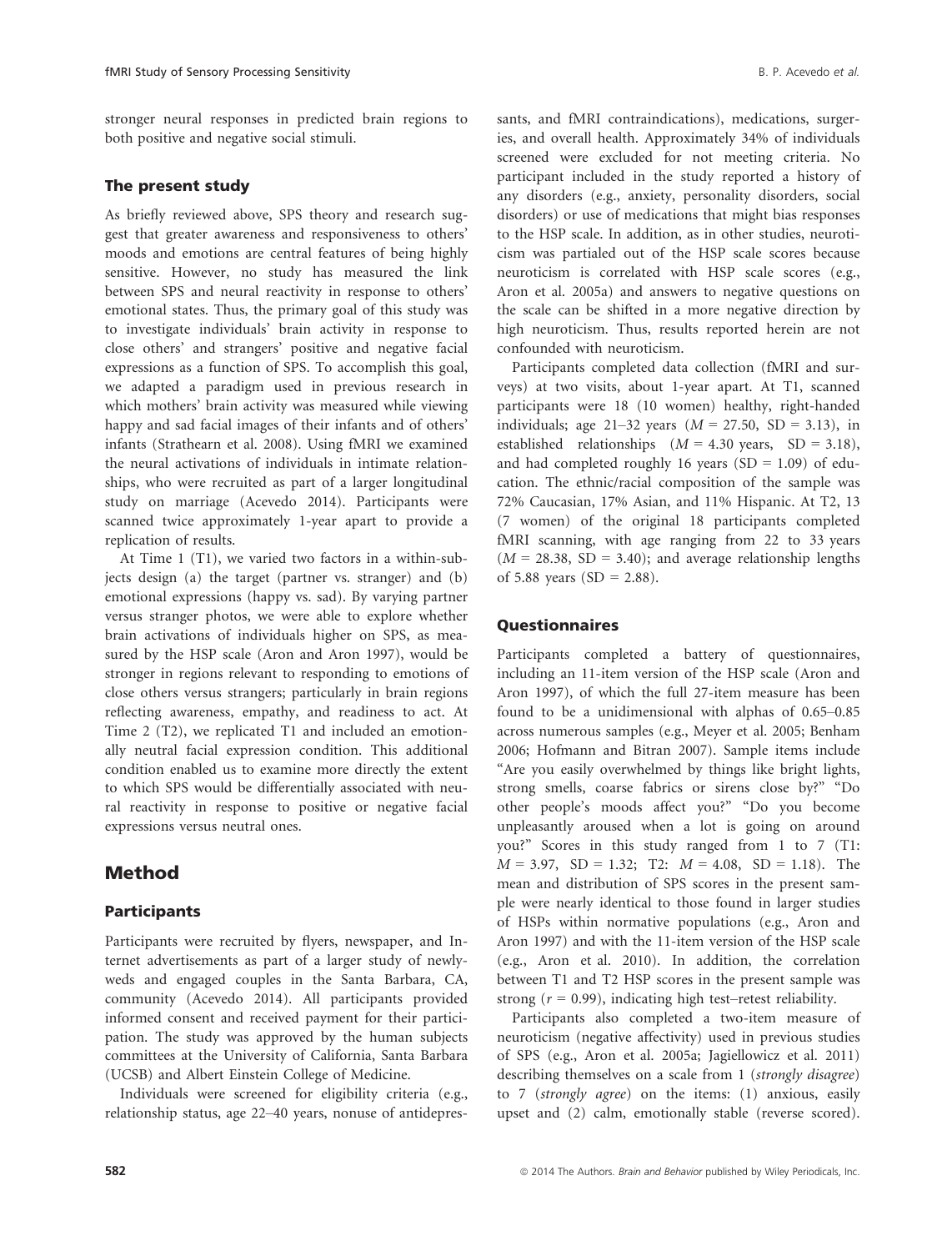In the present sample,  $r_{T1T2} = 0.82$ ; T1:  $M = 2.72$ , SD = 1.09; T2:  $M = 2.38$ , SD = 1.09; r with SPS measure;  $T1 = 0.28$ ,  $T2 = 0.25$ ; both *ns*. This measure was included, as in the previous studies, to provide a control for negative affectivity, which, if not controlled for, distorts HSP scale scores.

#### Stimuli

#### Partner and stranger facial photos

We presented digitized color photographs of participants' romantic partners and of strangers (control) displaying positive and negative facial expressions using Presentation software (Psychological Software Tools, Inc., Pittsburgh, PA). Strangers' images were matched to each participant's partner by sex, approximate age, ethnicity, and attractiveness.

#### Context-based descriptions

Because context plays a central role in emotion processing and regulation (e.g., Gross and John 2003), each facial image was preceded by a corresponding contextual description such as "This person is feeling very happy because something wonderful has happened to them" or "This person is feeling very sad and they are suffering because something terrible has happened to them." This was done to enhance emotion-specific effects and reduce cognitive ambiguity as suggested by emotion research experts (e.g., McRae et al. 2011).

#### Countback task

After each photo (of all four types), participants were shown a four-digit number and instructed to mentally count back by 7s. Following Aron et al. (2005b), the countback task served as an attentional control and to reduce carry-over effects between stimuli. It is possible that this task creates stress or negative emotion (Wang et al. 2005), but such effects should balance out when comparisons are made across conditions since the same task was used after all four photo types.

#### Emotion ratings

While still in the scanner, but after completing the scanning session, participants provided emotion ratings for each photo they viewed during the experiment. The instructions read "Now you will see a series of emotion words. Please rate how you felt while viewing images of X" (where X is either [a] PARTNER SMILING, [b] PARTNER FROWNING, [c] STRANGER SMILING, or [d] STRANGER FROWNING appeared). A series of positive (e.g., joy) and negative (e.g., sadness) emotion words appeared on the screen and participants were asked to make responses via a button response box on a scale from 1 (not at all) to 4 (a great deal).

## Attractiveness ratings of photos by independent raters

All photos were rated for facial attractiveness by independent coders (matched to participants by age, sex, and demographics) to verify that partner and stranger images did not differ systematically in terms of attractiveness.

#### Design and procedure

Approximately 1 week prior to scanning participants were provided with a packet of questionnaires, which they completed and brought with them to the scanning session. Scanning was performed at the Brain Imaging Center (BIC) at the University of California, Santa Barbara. Just prior to scanning, participants were given a verbal description of the study and instructed to read the contextual descriptions, view each photo, and allow themselves to think and feel any response it might elicit. Once participants indicated that they were ready, they were oriented to the scanner. Correct positioning was confirmed via localized anatomical scans. At T1, the fMRI scanning block consisted of four conditions: partner happy, partner sad, stranger happy, and stranger sad. At T2 fMRI scanning, we included two additional conditions: partner neutral and stranger neutral. The conditions were randomized. Each condition included the following stimuli in sequential order: contextual description (6-s), face image (12-s), and a countback task (12-s). Each trial was presented randomly six times. Immediately after scanning, participants provided emotion ratings.

#### Data acquisition and analysis

MRI scanning was performed using a 3T Siemens (Brain Imaging Center at the University of California, Santa Barbara, CA) magnetic resonance imaging system with a NOVA head coil. First, anatomical scans were obtained followed by a circle localizer. Next, functional images were obtained and the first four volumes were discarded to allow for proper calibration. A repetition time TR of 2000-msec was used with a TE of 30-msec, a 90° flip angle, and a voxel size for functional images of  $3 \times 3 \times 3$  mm collected in volumes of 30; 3-mm axial slices (0-mm gap) covering the whole brain.

Data were analyzed using SPM5 (http://www.fil.ion. ucl.ac.uk/spm). For preprocessing, functional EPI volumes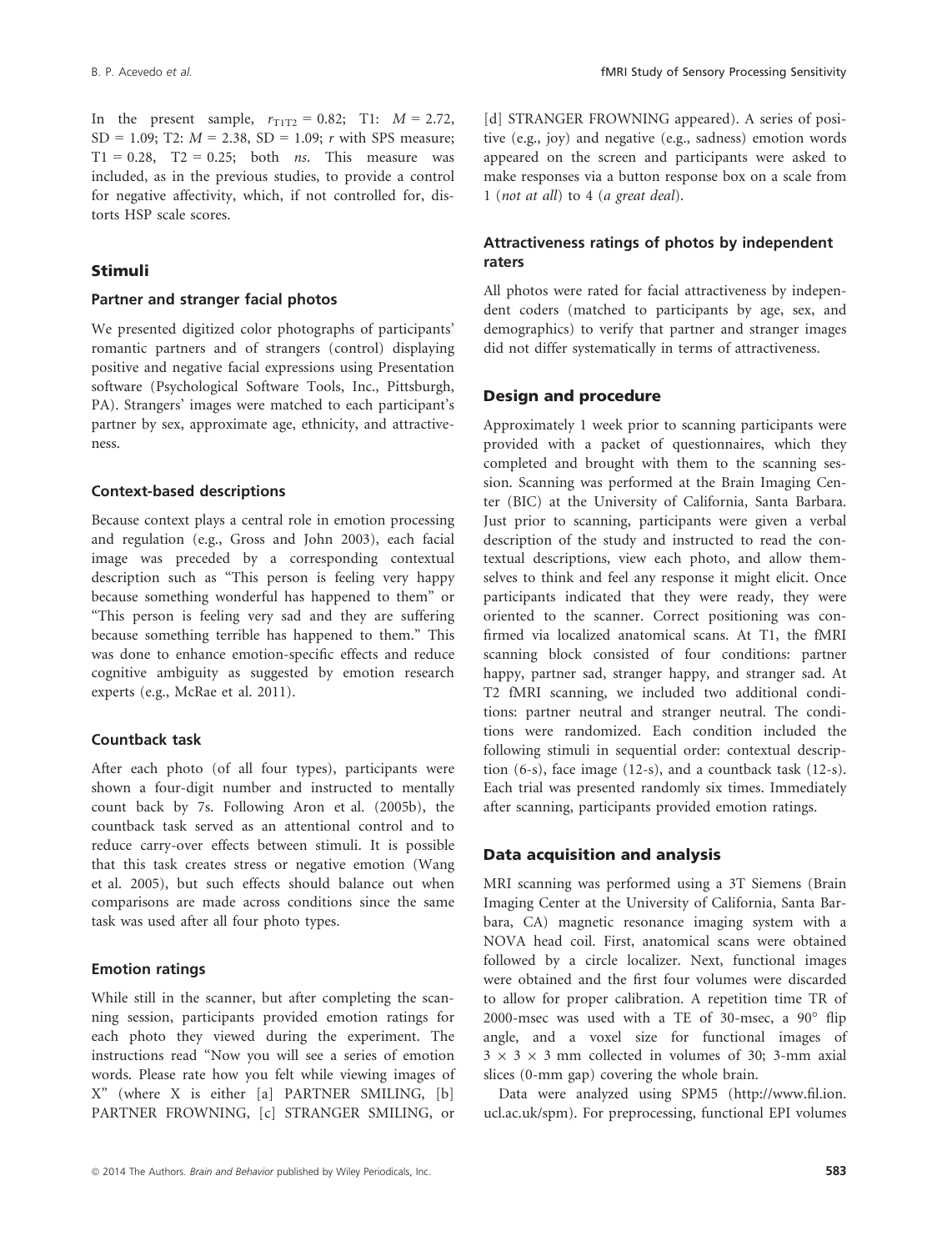were realigned to the fist volume, smoothed with a Gaussian kernel of 6 mm, and then normalized to the T1.nii image template. During normalization, we resliced voxels to  $3 \times 3 \times 3$  mm. No participant showed movement greater than 3 mm (whole voxel). After preprocessing, contrasts were created (e.g., partner happy vs. stranger happy) followed by regression analyses examining the associations between each contrast with HSP (controlling for neuroticism). Analyses were carried out using a mixed effects general linear model, with participants as the random-effects factor and conditions as the fixed effect. Following standard procedures using the HSP scale (as noted earlier), HSP scale scores were computed controlling for neuroticism in all conditions used for brain activation correlations.

#### Region-of-interest analyses

For all conditions, we utilized regions of interest (ROIs) based on previous fMRI studies of SPS (e.g., Aron et al. 2010; Jagiellowicz et al. 2011), empathy (Lamm et al. 2011), emotional memory encoding (Murty et al. 2011), responses to romantic partners (Singer et al. 2004), and emotional faces (e.g., Aharon et al. 2001; Fan et al. 2011; Fusar-Poli et al. 2009). A list of ROIs with Talairach coordinates as referenced in seed papers are provided in Table S1. We converted the Talairach to MNI coordinates to be consistent with the SPM T1.nii template. We adopted a false discovery rate (FDR) for multiple comparisons correction (Genovese et al. 2002) with a threshold of  $P \le 0.05$  and report the P(uncorrected) values as we conducted 63 small volume corrections thus increasing the likelihood of positive results. The ROIs occupied a 10-mm radius with a 3-voxel minimum. We used a 3 voxel minimum rather than a larger number to detect small regions in the brainstem, for example, but also cortical regions of functionally significant activation are not necessarily as large as 10 or 15 voxels. Anatomic regions were confirmed with the Atlas of the Human Brain (Mai et al. 2008).

#### Exploratory, whole-brain analysis

For each contrast, we also conducted exploratory, wholebrain analyses applying a threshold of  $P \leq 0.001$  (uncorrected for multiple comparisons) with a spatial extent of ≥15 contiguous voxels.

## Results

#### Behavioral results

#### Emotion ratings

We conducted a series of paired  $t$ -tests to confirm that our manipulation elicited the intended affective responses.

Results from paired t-tests showed that positive emotion (e.g., joy) ratings were significantly greater for partner happy images versus stranger happy images at T1 and T2 (both  $Ps < 0.01$ ). Paired *t*-tests also showed that participants reported significantly greater intensity of anxiety, compassion, fear, love, hurt, and sadness in response to partner sad images versus stranger sad images at T1 and T2 (all  $Ps < 0.01$ ). (See Figs. 1, 2 for T2 results. Note that although there was substantial between-subject variance for many emotion ratings, the within-subject variance across targets was much smaller, hence the significant paired t-test results).

## Attractiveness ratings of photos by independent raters

Attractiveness ratings for the six raters (three females) showed adequate interrater reliability. T1: female raters  $(\alpha = 0.71)$ , male raters  $(\alpha = 0.84)$ ; T2: female raters  $(\alpha = 0.62)$ , male raters  $(\alpha = 0.82)$ . There were no significant differences in facial attractiveness at T1 (partner  $[M = 4.84, SD = 1.34]$  vs. stranger images  $[M = 4.86,$  $SD = 0.76$ ,  $t_{42} = 0.11$ ,  $P > 0.10$  nor at T2 (partner  $[M = 5.93, SD = 1.18]$  vs. stranger images  $[M = 5.98,$  $SD = 0.96$ ,  $t_{41} = 0.36$ ,  $P > 0.10$ ).

## Covariation of SPS with neural activity in response to partners' and strangers' emotions

First, we compared neural responses to emotional (happy, sad) versus *neutral* expressions for each target (e.g., partner happy vs. neutral; stranger happy vs. neutral). Because the neutral condition was only included at T2, these analyses are restricted to T2 data. Tables 1 and 2 show results for positive emotions and negative emotions, respectively.

#### Partner happy versus partner neutral

For the partner happy versus neutral contrast, ROI analyses showed significant positive associations for greater HSP scores with brain activations in a number of areas as shown in Table 1. Bilateral findings were seen in the inferior frontal gyrus (IFG), superior temporal sulcus, and middle occipital gyrus. Right-hemisphere findings were in the anterior insula (AI), angular gyrus (AG), superior parietal lobe (SPL), temporoparietal junction (TPJ), middle/superior temporal cortex, dorsolateral prefrontal cortex (DLPFC), cingulate cortex/cingulate, premotor area (PMA), presupplementary motor area (pSMA), and superior occipital gyrus/precuneus. Left-hemisphere findings were in the middle temporal gyrus (MTG), precuneus, and inferior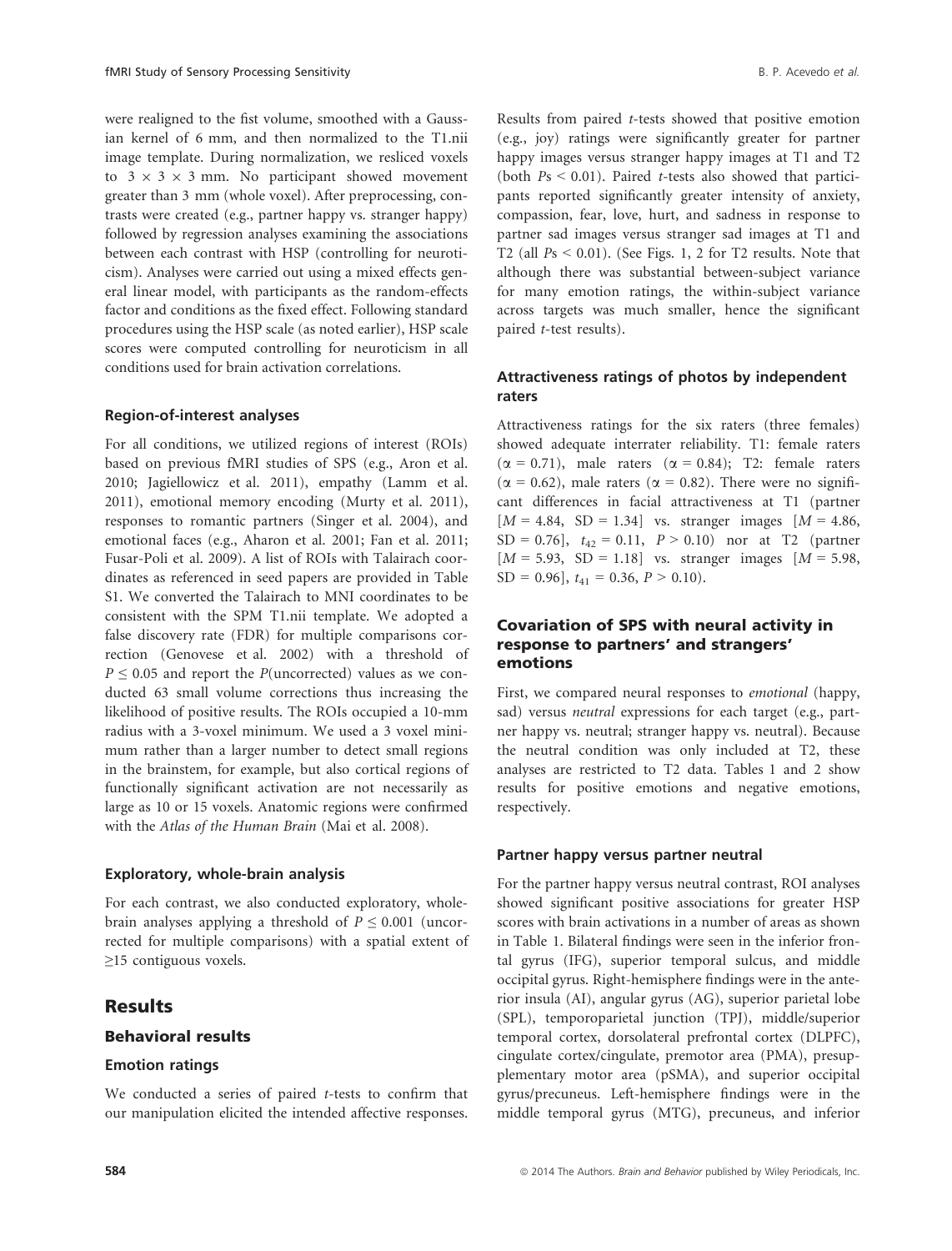



Figure 2. Postscan emotion ratings. The yaxis indicates the mean and standard error for the emotion intensity ratings given by participants while they were in the scanner at Time 2 for the partner sad versus stranger sad condition. Scores based on 1– 4 scale,  $1 = not$  at all and  $4 = a$  great deal.

occipital cortex. There were no significant negative associations or any exploratory findings for this contrast.

#### Stranger happy versus stranger neutral

ROI analysis showed significant positive associations for HSP scores with brain activations in response to stranger happy versus stranger neutral images as shown in Table 1. Bilateral activations were found in the precentral gyrus; right-hemisphere activations in the AI, IFG, and MTG; and left-hemisphere activations in the premotor cortex, hippocampus, parahippocampal gyrus, and in the area of the anterior hippocampus/amygdala. Exploratory, wholebrain analyses showed positive associations in the leftmedial prefrontal cortex (mPFC) and subcallosal cingulate. There were no significant negative associations.

## Overlapping activations for partner and stranger happy stimuli

Both the partner happy (vs. neutral) and stranger happy (vs. neutral) conditions showed activations of the right AI and IFG in similar regions. Activations of the PMA and MTG also appeared in both contrasts, but in opposite hemispheres and in slightly different areas.

#### Partner sad versus partner neutral

ROI analysis showed significant positive associations for greater HSP scores with brain activations in response to partner sad versus neutral images as shown in Table 2. Bilateral activations were seen in the MTG and superior temporal sulcus; right-hemisphere activations in the AI,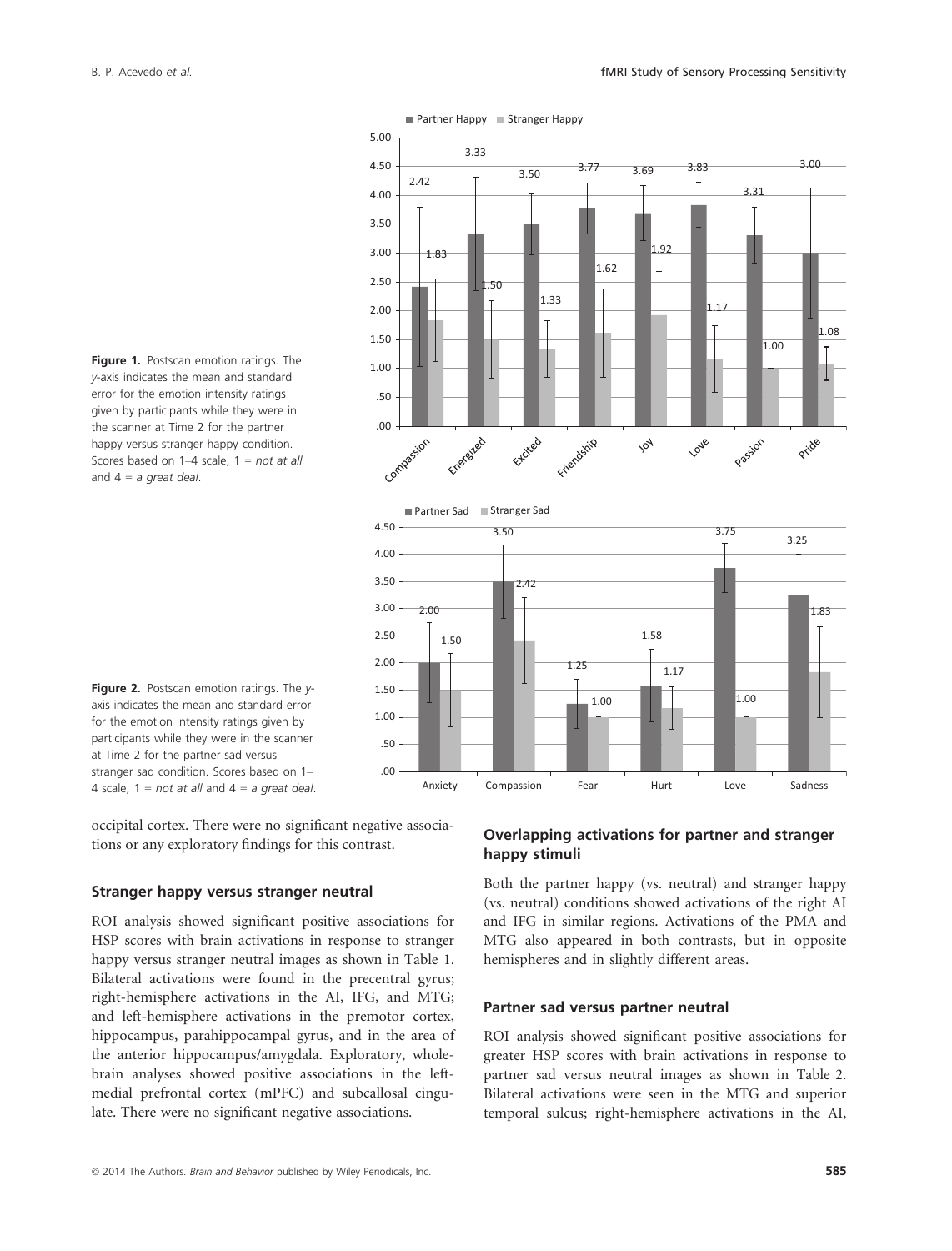Table 1. Associations of sensory processing sensitivity with regional brain activity in response to partners' happy (vs. neutral) and strangers' happy (vs. neutral) facial images.

| Brain region                                                 | Left  |       |       | Right       |    |       |          |            |  |
|--------------------------------------------------------------|-------|-------|-------|-------------|----|-------|----------|------------|--|
| Region-of-interest results                                   | Χ     | У     | Ζ     | P, cluster  | Χ  | У     | Ζ        | P, cluster |  |
| Partner happy versus partner neutral: positive association   |       |       |       |             |    |       |          |            |  |
| Anterior insula                                              |       |       |       |             | 36 | 21    | 6        | 0.006, 54  |  |
| Inferior frontal gyrus                                       | $-42$ | 24    | 3     | 0.025, 8    | 48 | 27    | 6        | 0.001, 86  |  |
| Angular gyrus                                                |       |       |       |             | 63 | $-51$ | 12       | 0.023, 17  |  |
| Superior parietal lobe                                       |       |       |       |             | 36 | $-39$ | 42       | 0.002, 29  |  |
| Temporoparietal junction                                     |       |       |       |             | 51 | $-54$ | 21       | 0.006, 38  |  |
| Middle temporal gyrus                                        | $-48$ | $-54$ | 9     | 0.019, 30   |    |       |          |            |  |
| Middle/superior temporal cortex                              |       |       |       |             | 60 | $-61$ | 21       | 0.010, 39  |  |
| Superior temporal sulcus                                     | $-54$ | $-54$ | 3     | 0.038, 65   | 48 | $-54$ | 9        | 0.019, 26  |  |
| Dorsolateral prefrontal cortex                               |       |       |       |             | 42 | 39    | 21       | 0.008, 42  |  |
| Cinqulate cortex                                             |       |       |       |             | 3  | 24    | 42       | 0.009, 58  |  |
| Cingulate                                                    |       |       |       |             | 6  | 6     | 57       | 0.006, 43  |  |
| Premotor area                                                |       |       |       |             | 48 | 6     | 54       | 0.002, 23  |  |
| Presupplementary motor area                                  |       |       |       |             | 6  | 18    | 54       | 0.003, 36  |  |
| Superior occipital gyrus/precuneus                           |       |       |       |             | 30 | $-72$ | 39       | 0.007, 45  |  |
| Precuneus                                                    | $-15$ | $-75$ | 21    | 0.022, 15   |    |       |          |            |  |
| Middle occipital gyrus                                       | $-51$ | $-69$ | $-6$  | 0.005, 55   | 39 | $-75$ | $-12$    | 0.005, 41  |  |
| Inferior occipital cortex                                    | $-57$ | $-66$ | $-3$  | 0.011, 44   |    |       |          |            |  |
| Stranger happy versus stranger neutral: positive association |       |       |       |             |    |       |          |            |  |
| Anterior insula/inferior frontal gyrus                       |       |       |       |             | 27 | 27    | $\Omega$ | 0.004, 6   |  |
| Anterior insula                                              |       |       |       |             | 27 | 27    | $-6$     | 0.004, 19  |  |
| Inferior frontal gyrus                                       |       |       |       |             | 27 | 27    | $-2$     | 0.004, 7   |  |
| Middle temporal gyrus                                        |       |       |       |             | 51 | 6     | $-24$    | 0.013, 9   |  |
| Premotor cortex                                              | $-33$ | 27    | 12    | 0.016, 8    |    |       |          |            |  |
| Precentral gyrus                                             | $-63$ | $-3$  | 18    | 0.005, 27   | 45 | $-12$ | 24       | 0.002, 11  |  |
| Hippocampus                                                  | $-27$ | $-9$  | $-15$ | 0.002, 25   |    |       |          |            |  |
| Amygdala/anterior hippocampus                                | $-27$ | $-9$  | $-12$ | 0.002, 5    |    |       |          |            |  |
| Whole-brain results                                          |       |       |       |             |    |       |          |            |  |
| Medial prefrontal cortex                                     | $-18$ | 30    | $-12$ | < 0.001, 35 |    |       |          |            |  |
| Subcallosal cingulate                                        | $-9$  | 54    | $-12$ | < 0.001, 60 |    |       |          |            |  |

Results are for brain activations associated with greater Highly Sensitive Person scale scores (controlling for neuroticism scores). MNI coordinates  $(x, y, z)$  are at the maximum value for the cluster, which may be elongated in any direction. For ROIs, P values are for small volume correction with  $P($ unc) <0.05. Cluster = cluster size. For whole-brain results, we applied  $P < 0.001$  (uncorrected for multiple comparisons) with a spatial extent of >15 contiguous voxels. AG, angular gyrus; AI, anterior insula; DLPFC, dorsolateral prefrontal cortex; IFG, inferior frontal gyrus; mPFC, medial prefrontal cortex; MTG, middle temporal gyrus; PMA, premotor area; pSMA, presupplementary motor area; TPJ, temporoparietal junction.

anterior intraparietal sulcus, inferior parietal cortex, DLPFC, cingulate, caudate, premotor cortex, PMA, postcentral gyrus, and claustrum; and no significant lefthemisphere localized activations. There were no significant negative associations or whole brain, exploratory findings.

#### Stranger sad versus stranger neutral

ROI analysis showed significant positive associations for HSP scores with brain activations in response to stranger sad versus neutral images as shown in Table 2. Right-hemisphere activations were found in the MTG, supramarginal gyrus, and the hippocampus/para-hippo-

campus; in the left-hemisphere PMA, cingulate gyrus, and the thalamus. Whole brain, exploratory analyses showed negative associations (greater SPS scores associated with less neural activation) in the right occipital lobe and in the left MTG.

## Overlapping activations for partner and stranger sad facial expressions

Both the partner sad versus neutral and stranger sad versus neutral conditions showed activation of the right MTG. Activation of the PMA also appeared in both contrasts, but in opposite hemispheres and in slightly different areas.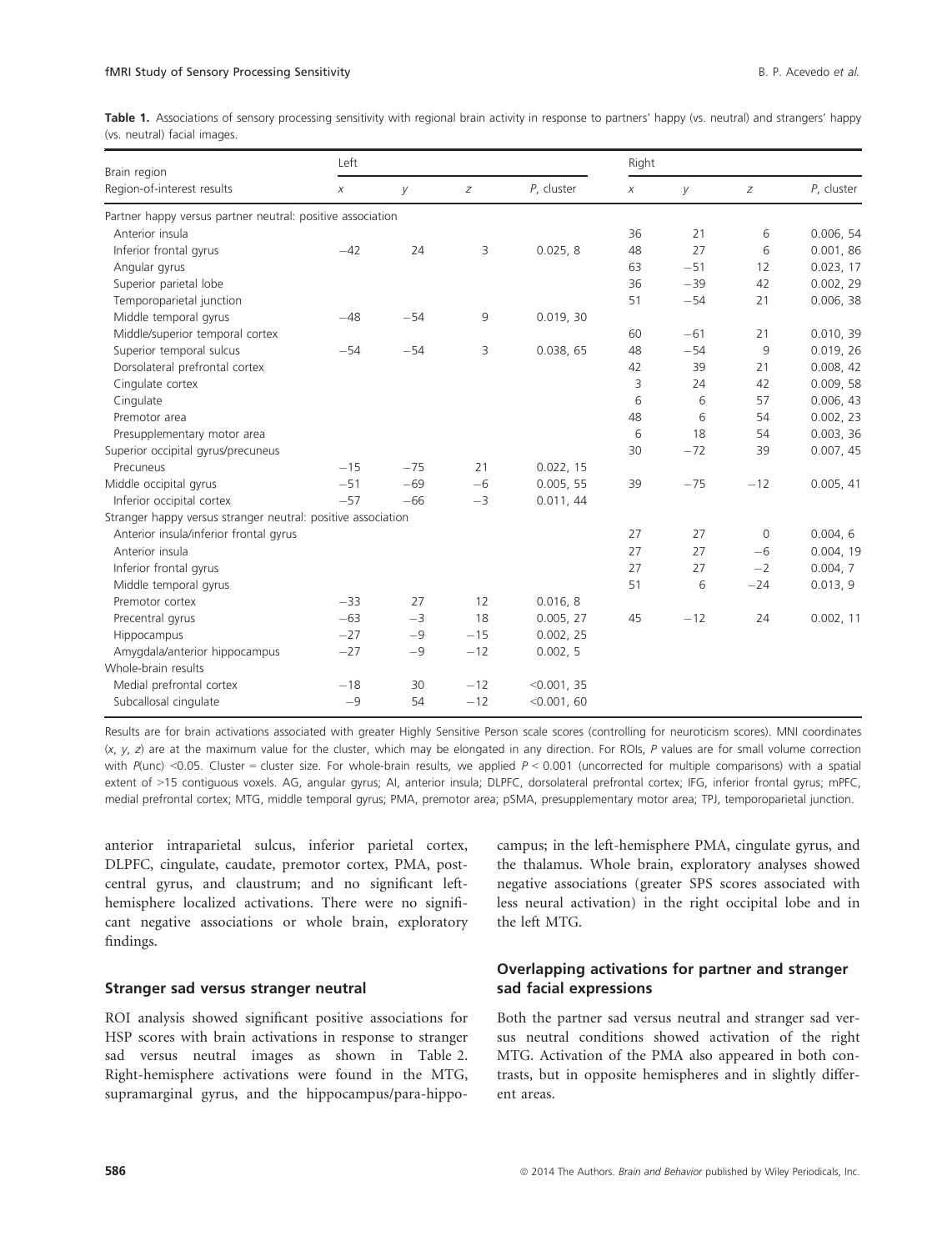| <b>Table 2.</b> Associations of sensory processing sensitivity with regional brain activity in response to partners' sad (vs. neutral) and strangers' sad (vs. |  |  |  |  |  |  |  |  |
|----------------------------------------------------------------------------------------------------------------------------------------------------------------|--|--|--|--|--|--|--|--|
| neutral) facial images.                                                                                                                                        |  |  |  |  |  |  |  |  |

| Brain region                                               | Left  |                       |          |             | Right |       |       |             |  |  |
|------------------------------------------------------------|-------|-----------------------|----------|-------------|-------|-------|-------|-------------|--|--|
| Region-of-interest results                                 | Χ     | У<br>$\boldsymbol{Z}$ |          | P, cluster  | Χ     | У     | Ζ     | P, cluster  |  |  |
| Partner sad versus partner neutral: positive association   |       |                       |          |             |       |       |       |             |  |  |
| Anterior insula                                            |       |                       |          |             | 33    | 18    | $-3$  | 0.038, 10   |  |  |
| Anterior intraparietal sulcus                              |       |                       |          |             | 36    | $-39$ | 45    | 0.029.8     |  |  |
| Inferior parietal cortex                                   |       |                       |          |             | 45    | $-27$ | 54    | 0.012, 19   |  |  |
| Middle temporal gyrus                                      | $-42$ | $-66$                 | 9        | 0.019, 20   | 36    | $-63$ | $-3$  | 0.010, 29   |  |  |
| Superior temporal sulcus                                   | $-51$ | $-45$                 | 15       | 0.037, 3    | 51    | $-45$ | 12    | 0.037, 7    |  |  |
| Dorsolateral prefrontal cortex                             |       |                       |          |             | 42    | 39    | 21    | 0.010, 32   |  |  |
| Cingulate                                                  |       |                       |          |             | 6     | 6     | 57    | 0.029, 11   |  |  |
| Caudate                                                    |       |                       |          |             | 9     | $-3$  | 30    | 0.011, 19   |  |  |
| Premotor cortex                                            |       |                       |          |             | 45    | 3     | 33    | 0.008, 45   |  |  |
| Premotor area                                              |       |                       |          |             | 27    | 3     | 54    | 0.014, 14   |  |  |
| Postcentral gyrus                                          |       |                       |          |             | 48    | $-27$ | 57    | 0.011, 49   |  |  |
| Claustrum                                                  |       |                       |          |             | 36    | 15    | $-6$  | 0.016, 10   |  |  |
| Stranger sad versus stranger neutral: positive association |       |                       |          |             |       |       |       |             |  |  |
| Middle temporal gyrus                                      |       |                       |          |             | 48    | $-48$ | $-6$  | 0.005, 17   |  |  |
| Middle temporal gyrus                                      |       |                       |          |             | 12    | $-9$  | $-15$ | 0.016, 13   |  |  |
| Supramarginal gyrus                                        |       |                       |          |             | 39    | $-42$ | 30    | 0.008, 17   |  |  |
| Hippocampus/parahippocampus                                |       |                       |          |             | 33    | $-15$ | $-21$ | 0.017, 12   |  |  |
| Premotor area                                              | $-33$ | 27                    | 15       | 0.029, 14   |       |       |       |             |  |  |
| Cingulate gyrus                                            | $-18$ | 6                     | 30       | 0.009, 20   |       |       |       |             |  |  |
| Thalamus                                                   | $-3$  | $-33$                 | 3        | 0.009, 7    |       |       |       |             |  |  |
| Stranger sad versus stranger neutral: negative association |       |                       |          |             |       |       |       |             |  |  |
| Occipital                                                  |       |                       |          |             | 3     | $-68$ | 9     | < 0.001, 52 |  |  |
| Middle temporal gyrus                                      | $-48$ | $-48$                 | $\Omega$ | < 0.001, 86 |       |       |       |             |  |  |

Results are for brain activations associated with greater Highly Sensitive Person scale scores (controlling for Neuroticism scores). MNI coordinates (x, y, z) are at the maximum value for the cluster, which may be elongated in any direction. For ROIs, P values are for small volume correction with P(unc) <0.05. Cluster = cluster size. AI, anterior insula; DLPFC, Dorsolateral prefrontal cortex; MTG, middle temporal gyrus; PMA, premotor area.

## Covariation of SPS with neural activity to partners' versus strangers' emotions

In the next series of analyses, we examined the link between HSP scores and neural responses to emotions expressed by partners versus strangers (e.g., partner happy vs. stranger happy). These analyses were conducted at both T1 and T2, providing a replication.

#### Partner happy versus stranger happy at T1

ROI analysis showed significant positive associations for HSP scores with brain activations for the partner happy versus stranger happy condition as shown in Table 3, section 1. Bilateral activations resulted in the insula, anterior parietal region, and the PMA/supplementary area; righthemisphere activations in the AI, IFG, AG, SPL, BA 5,7/ intraparietal sulcus, parietal operculum, DLPFC, premotor cortex, superior frontal gyrus, and the primary somatosensory cortex, and the ventral tegmental area (VTA) (MNI: 2,  $-19$ ,  $-15$ , cluster = 3, as shown in Fig. 3C); and left-hemisphere activations in the mPFC and MTG. There were no significant negative associations or wholebrain findings for this contrast.

#### Partner happy versus stranger happy at T2

ROI analyses at T2 replicated activations for the 13 of the 18 individuals scanned at T1 for the partner happy versus stranger happy contrast in the right hemisphere of the AI/IFG, AG, anterior and superior parietal regions, DLPFC, premotor cortex, PMA, and the cingulate; and in the left hemisphere MTG. Findings replicated at T2 are indicated by a "\*" in Table 3, section 1.

#### Partner sad versus stranger sad at T1

ROI analysis showed significant positive associations for HSP scores with brain activations for the partner sad versus stranger sad contrast as shown in Table 3, section 2. Bilateral activations were found in the insula, PMA, and cingulate gyrus; right-hemisphere activations in the SPL, intraparietal sulcus, DLPFC, and the cingulate; and left-hemisphere activations in the anterior parietal region,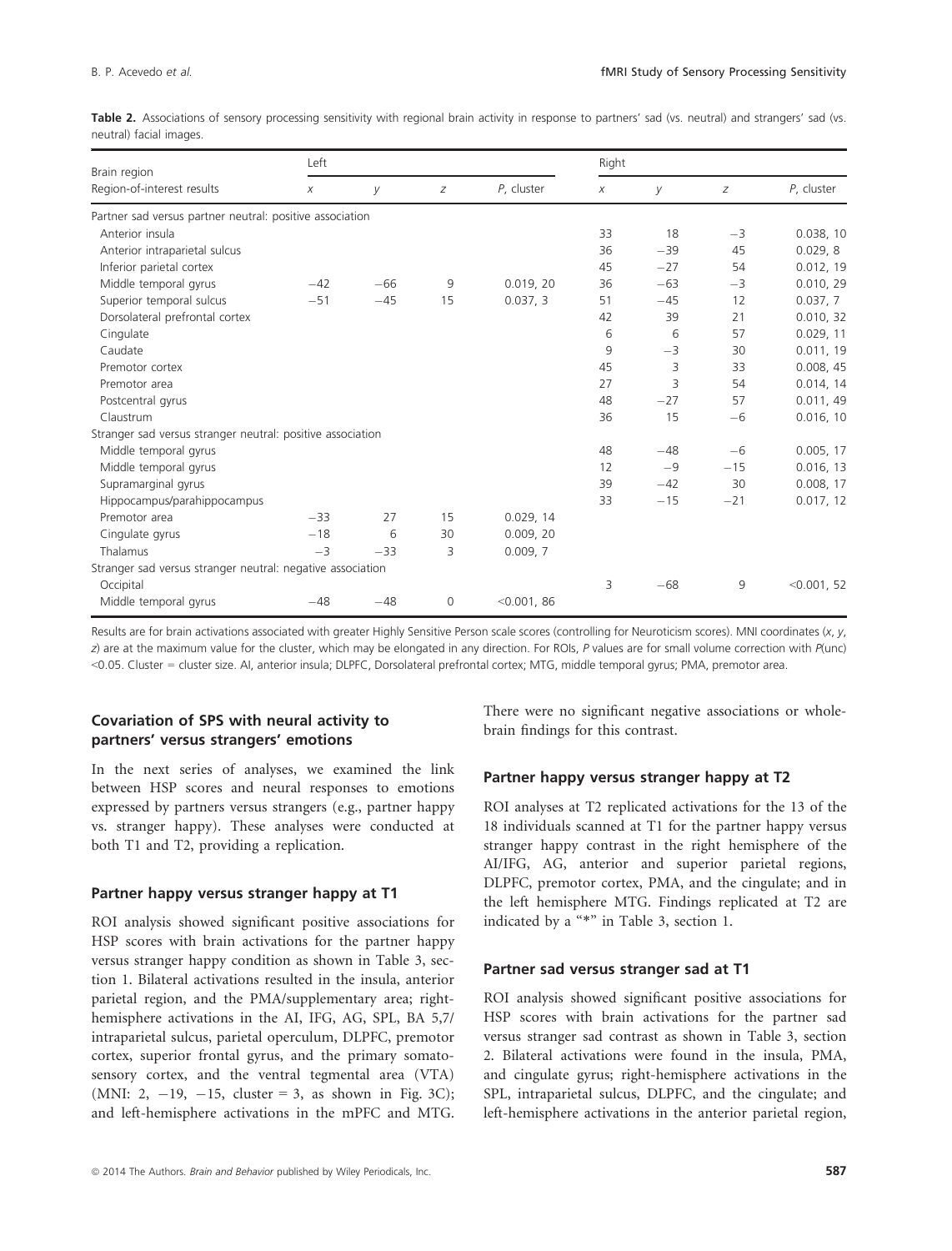Table 3. Associations of sensory processing sensitivity with regional brain activity in response to partner versus stranger facial images across time points.

|                                                             | Left   |       |              |               | Right |       |       |                |  |
|-------------------------------------------------------------|--------|-------|--------------|---------------|-------|-------|-------|----------------|--|
| Brain region                                                | $\chi$ | У     | Z            | P, cluster    | X     | У     | Z     | P, cluster     |  |
| Partner happy versus stranger happy: positive associations  |        |       |              |               |       |       |       |                |  |
| Insula                                                      | $-33$  | 12    | 6            | 0.002, 19     | 36    | 21    | $-12$ | 0.003, 41      |  |
| Anterior insula/inferior frontal gyrus*                     |        |       |              |               | 45    | 27    | 21    | $0.006*$ , 29  |  |
| Angular gyrus*                                              |        |       |              |               | 34    | $-72$ | 28    | $<0.001$ *, 22 |  |
| Anterior parietal region*                                   | $-27$  | $-48$ | 66           | 0.015, 13     | 27    | $-48$ | 72    | $0.010*$ , 28  |  |
| Superior parietal lobe*                                     |        |       |              |               | 16    | $-63$ | 63    | $0.005*$ , 38  |  |
| Superior parietal lobe/intraparietal sulcus                 |        |       |              |               | 33    | $-45$ | 54    | 0.031, 21      |  |
| Parietal operculum                                          |        |       |              |               | 52    | $-22$ | 30    | 0.001, 47      |  |
| Dorsolateral prefrontal cortex*                             |        |       |              |               | 36    | 39    | 27    | $0.007$ *, 17  |  |
| Medial prefrontal cortex                                    | $-9$   | 66    | 17           | 0.012, 6      |       |       |       |                |  |
| Premotor cortex*                                            |        |       |              |               | 54    | 9     | 48    | $0.022$ *, 18  |  |
| Premotor/supplementary area*                                | $-9$   | $-3$  | 51           | 0.001, 29     | 24    | 3     | 57    | $<0.001*$ , 48 |  |
| Superior frontal gyrus*                                     |        |       |              |               | 9     | 9     | 60    | $0.006*$ , 14  |  |
| Primary somatosensory cortex                                |        |       |              |               | 48    | $-18$ | 48    | $<$ 0.001, 19  |  |
| Primary somatosensory cortex                                |        |       |              |               | 57    | $-15$ | 42    | < 0.001, 29    |  |
| Middle temporal gyrus*                                      | $-45$  | $-69$ | 9            | $0.027$ *, 5  |       |       |       |                |  |
| Partner sad versus stranger sad: positive associations      |        |       |              |               |       |       |       |                |  |
| Insula                                                      | $-33$  | 18    | 9            | 0.019, 29     | 42    | 24    | $-12$ | 0.025, 28      |  |
| Insula*                                                     | $-42$  | $-33$ | 21           | $0.007$ *, 9  |       |       |       |                |  |
| Anterior parietal region                                    | $-27$  | $-48$ | 66           | 0.006, 7      |       |       |       |                |  |
| Superior parietal lobe                                      |        |       |              |               | 12    | $-57$ | 60    | 0.009, 29      |  |
| Superior parietal lobe/intraparietal sulcus                 |        |       |              |               | 27    | $-45$ | 51    | 0.002, 5       |  |
| Superior frontal gyrus*                                     | $-9$   | 18    | 48           | $0.011*$ , 15 |       |       |       |                |  |
| Dorsolateral prefrontal cortex                              |        |       |              |               | 27    | 45    | 27    | 0.002, 45      |  |
| Premotor area*                                              | $-6$   | $-3$  | 57           | 0.001, 34     | 27    | 3     | 54    | $0.009*$ , 16  |  |
| Cingulate*                                                  |        |       |              |               | 12    | 6     | 60    | $0.001*$ , 37  |  |
| Cingulate gyrus*                                            | $-4$   | 11    | 29           | 0.002, 19     | 10    | 3     | 45    | $0.002$ *, 52  |  |
| Thalamus                                                    | $-3$   | $-21$ | $\mathbf{0}$ | < 0.001, 15   |       |       |       |                |  |
| Partner sad versus stranger sad: negative association at T1 |        |       |              |               |       |       |       |                |  |
| Lateral orbitofrontal cortex                                |        |       |              |               | 45    | 45    | $-6$  | < 0.001, 62    |  |
| Inferior frontal gyrus                                      |        |       |              |               | 30    | 35    | 12    | < 0.001, 40    |  |

Results are for brain activations associated with greater Highly Sensitive Person scale scores (controlling for Neuroticism scores). MNI coordinates  $(x, y, z)$  are at the maximum value for the cluster, which may be elongated in any direction. For ROIs, P values are for small volume correction with P(unc) <0.05. Replications at T2 are indicated by a "\*".AG, angular gyrus; AI, anterior insula; DLPFC, Dorsolateral prefrontal cortex; IFG, inferior frontal gyrus; mPFC, medial prefrontal cortex; MTG, middle temporal gyrus; PMA, premotor area.

superior frontal gyrus, and the thalamus. As shown in Table 3, section 3, whole brain, exploratory analyses revealed negative associations of greater HSP scores with less neural activation in the right hemisphere of the lateral orbitofrontal cortex and the IFG.

#### Partner sad versus stranger sad at T2

ROI analysis showed several replications at T2 for the 13 of the 18 individuals scanned at T1 for the partner sad versus stranger sad contrast as indicated by a "\*" in Table 3, section 2. Overlapping activations were found in the left hemisphere insula and superior frontal gyrus; right hemisphere PMA, cingulate, and the cingulate gyrus. Negative associations did not replicate at T2. However, exploratory whole-brain analyses revealed significant activation of the subcallosal area (MNI coordinates: 12, 39,  $-3$ , cluster = 9) in association with lower HSP scores.

#### Common findings across all contrasts

Across all conditions, we found activation of the PMA and premotor cingulate in association with HSP scores (controlling for neuroticism).

## **Discussion**

Sensory processing sensitivity is proposed to be an innate trait associated with greater sensitivity to environmental and social stimuli (e.g., Aron et al. 2012). Behaviorally it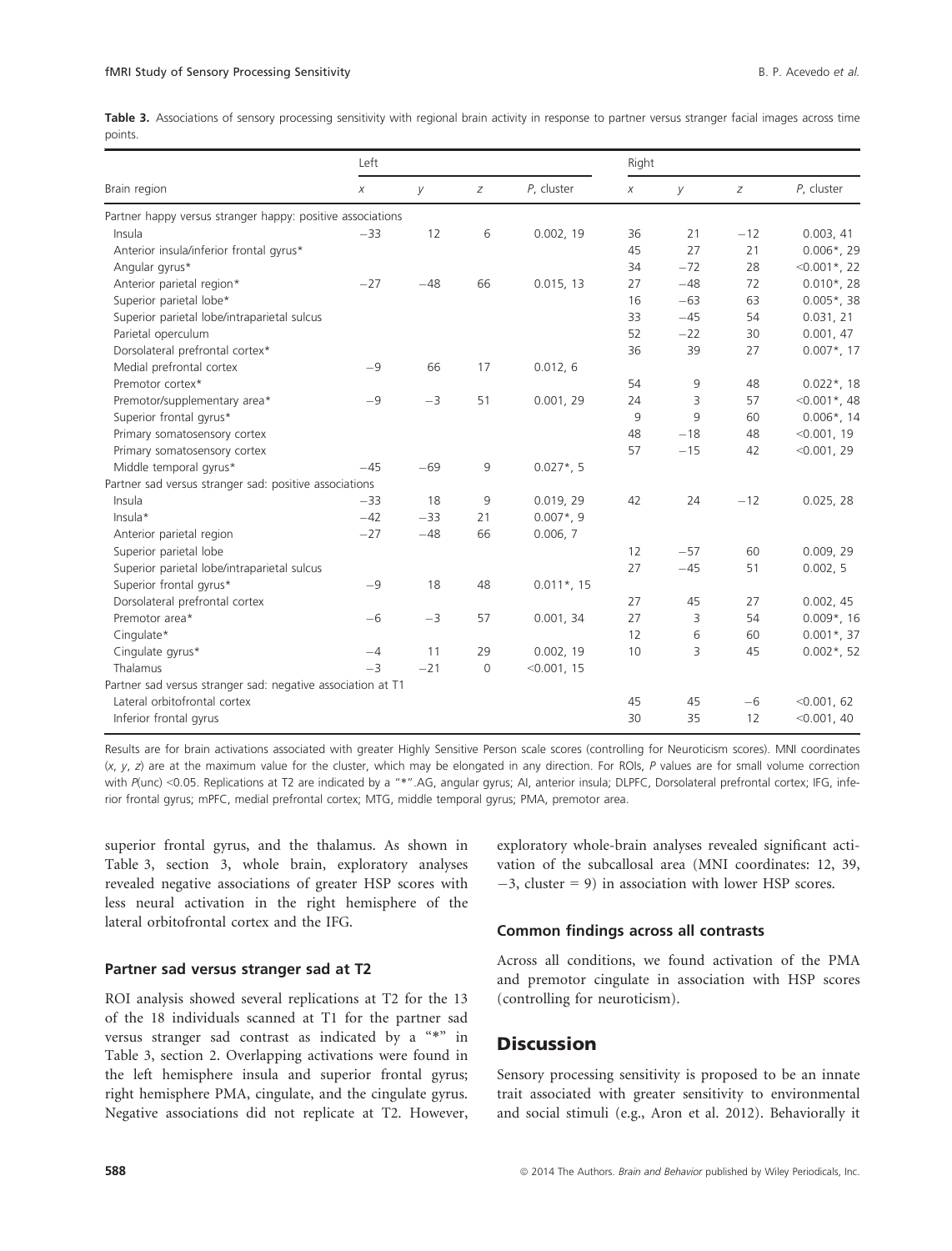

activations significantly associated with higher scores on the Highly Sensitive Person (HSP) scale scores (controlling for neuroticism scores) at Time 1 for the partner happy versus stranger happy condition in the (A) anterior insula (AI), (B) primary somatosensory cortex (S1), (C) ventral tegmental area (VTA), and (D) dorsolateral prefrontal cortex (DLPFC); and for the partner sad versus stranger sad condition in the (E) insula and (F) the DLPFC.

is characterized by more elaborate processing of stimuli and, to facilitate this, "pausing to check" before approaching novel situations. Theory and research suggest that emotional relevance guides this more extensive processing such that socially relevant stimuli tend to evoke stronger reactions in those higher on the trait. Thus, we examined individuals' neural activity in response to perceiving others' emotional expressions as a function of SPS. Across two time points, we scanned the brains of newly married individuals while they viewed photos of their partners and strangers displaying either happy or sad, and at T2, also neutral, facial expressions. This enabled us to investigate whether individuals with greater SPS (assessed by the HSP scale, the standard measure of SPS) would show stronger activations in brain regions reflecting awareness, empathy, and motor control in response to others' emotions. Inclusion of different stimuli also allowed us to examine whether individuals higher on SPS would show stronger brain activations to the emotional displays (a) of close others (vs. strangers) and (b) for positive (vs. negative or neutral) emotions, as suggested by theory and some self-report studies.

As predicted, greater HSP scores were associated with stronger activations of brain regions involved in awareness, integration of sensory information, empathy, and preparation for action in response to emotionally evocative social stimuli. Our results also supported additional predictions: we found stronger activations in response to close others and to positive social stimuli, including activation in the VTA, a dopamine-rich area well-known for its involvement in reward processing. These findings are consistent with research showing that emotional bonds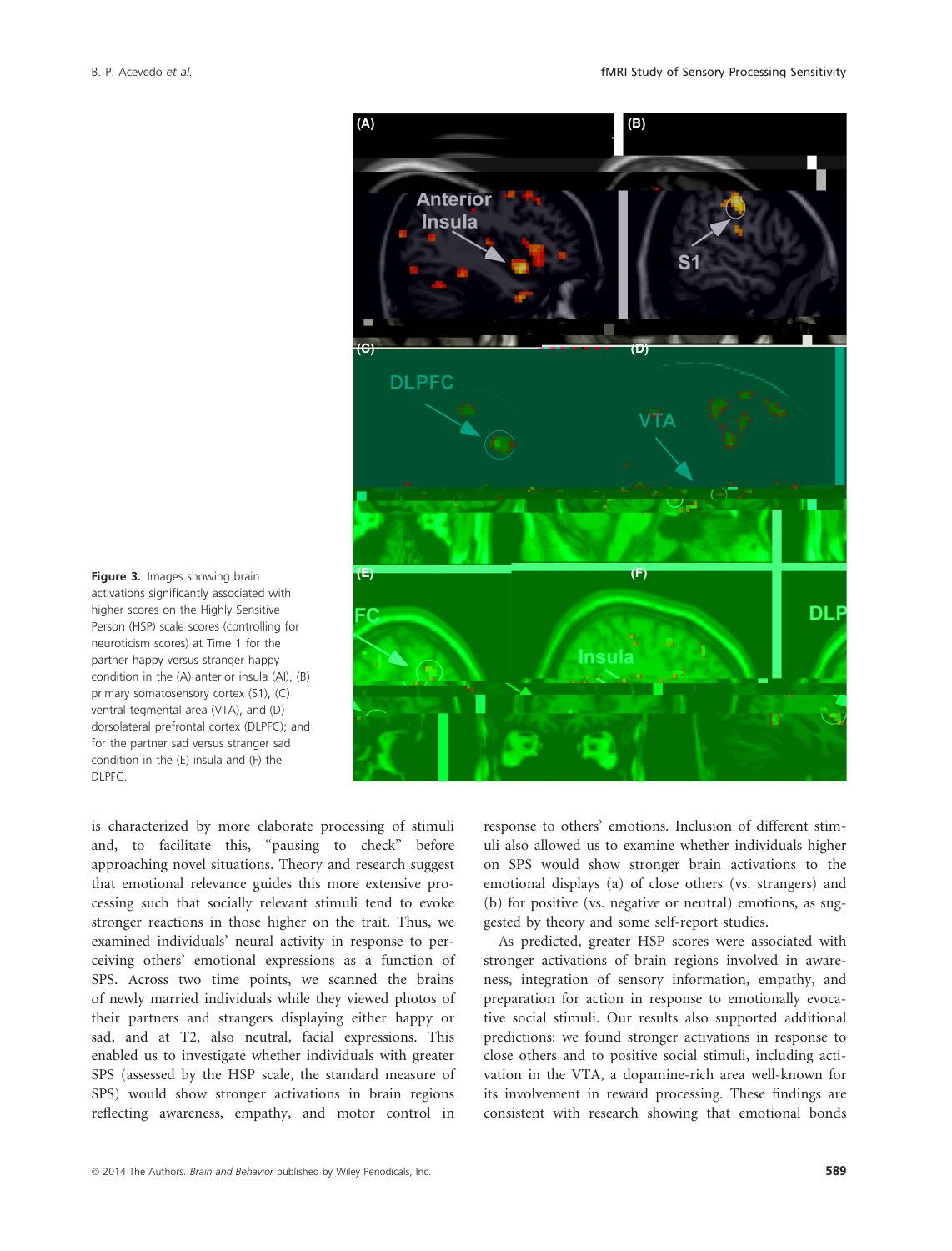between actors and perceivers facilitate mutual intention perception, and those with stronger bonds show greater intention understanding (e.g., Ortigue and Bianchi-Demicheli 2008). Our results were also in-line with previous SPS studies showing strong responses to positive stimuli (Jagiellowicz 2012). It is interesting to note that in our study we found no evidence of activation in the amygdala —a brain region that is known to be involved in emotional processing—as a function of SPS in response to emotional social stimuli. These results suggest that at least when viewing emotionally evocative photographs, SPS does not necessarily engage limbic emotional processes but rather influences preparations to act via higher order systems involved in awareness, integration of sensory information, and action planning.

## The highly sensitive brain: alert and ready to respond

Across all possible conditions we found positive associations with HSP scores (controlling for neuroticism) in the cingulate and PMA, regions involved in attention and action planning. These findings are robust, as we varied the target (partner vs. stranger) and emotional display (positive, negative, and neutral) of our stimuli, and replicated findings after 1 year for the subset of the original sample that was rescanned. Also, results in the PMA replicated findings from a previous fMRI study of SPS measuring responses to landscape images (Jagiellowicz et al. 2011).

The cingulate area found in this study was very similar to that reported in a meta-analysis of 40 empathy studies (Fan et al. 2011). The cingulate is important for the recognition of others' actions, in both humans and other primates (e.g., Rizzolatti et al. 1996), and in conjunction with the insula (another area activated in association with SPS, see below) it appears to be involved in moment-tomoment awareness (Craig 2009). A review of the studies on cingulate function suggests that it is an area where motor control, cognition, and drive (or arousal) interface (Paus 2001). In the present context, activation of the cingulate may reflect greater attention and alertness in response to socially relevant stimuli consistent with SPS theory.

The PMA, also found across all conditions in this study, is involved in unconscious behavioral control and action planning (e.g., Cross et al. 2006). It is responsible for action preparation, guidance, and direct control of movements (Graziano 2006), and through connections with the PFC, it is key site for behavioral control. Activation of the PMA in this study is consistent with SPS theory and research which propose that SPS is characterized by behaviors such as "pausing to check" (vs. approaching quickly).

Another notable activation found for many conditions (for partners and strangers and for both happy and sad facial expressions) appeared in the MTG—a region that is important for emotional meaning making (e.g., Murty et al. 2011) and described as a "semantic hub" for language, visual, and auditory processing (e.g., Dronkers et al. 2004; Binder et al. 2009). Stronger activation of the MTG in association with greater HSP scores is consistent with SPS theory and research showing that individuals higher on the trait display greater awareness and responsivity to a variety of stimuli, including loud noises, bright lights, strong smells, and others' moods.

Collectively, the present results support the notion that SPS is a trait associated with enhanced awareness and responsiveness to others' moods as it engages brain systems involved in sensory information processing and integration, action planning, and overall awareness. These findings highlight how the highly sensitive brain mediates greater attunement and action planning needed to respond to the environment, particularly relevant social contexts.

#### The highly sensitive brain: empathy and integration of others' emotions

Across most of our conditions (except stranger sad versus neutral contrast) we found that HSP scores were positively associated with activation of the insula, implicated in limbic functions, sensorimotor integration, and a wide range of functions including attention, emotion, and selfreferential processing (e.g., Phan et al. 2002; Jabbi and Keysers 2008; Cauda et al. 2011). Activations in this study were found in an area similar to that reported in two meta-analyses of 40 and 32 empathy studies and one study involving perception of a romantic partner's pain (Singer et al. 2004; Fan et al. 2011; Lamm et al. 2011).

The insula shows connectivity with other regions of the brain associated with emotion detection and interpretation, such as the IFG (which was found for all HSP associations for positive emotion conditions in this study). The IFG is proposed to be part of a Mirror Neuron System (MNS) (e.g., Iacoboni et al. 1999; Jabbi and Keysers 2008; Van Overwalle and Baetens 2009) that permits humans to rapidly and intuitively sense others' goals and intentions (e.g., Cross et al. 2006; Van Overwalle and Baetens 2009). Primates' IFG neurons fire both when they perform and observe hand actions (e.g., Rizzolatti and Craighero 2004; Nelissen et al. 2005). Numerous studies have shown activation of the IFG in the same area for the observation and execution of movements (e.g., Decety et al. 1997), suggesting its importance in imitation-learning and understanding others' intentions (Gallese and Goldman 1998). These results suggest that highly sensitive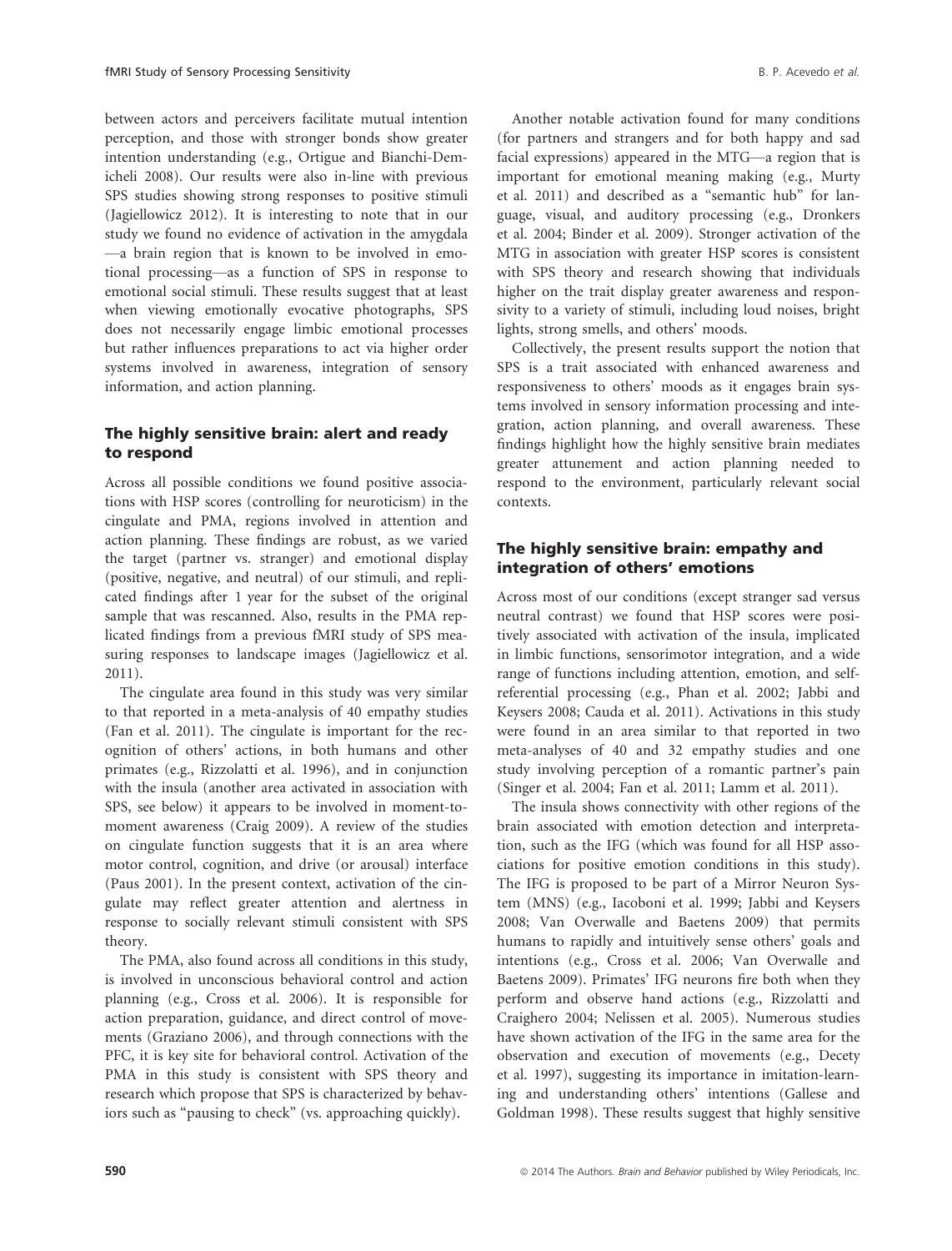individuals "feel" and integrate sensory information to a greater extent in response to their close others' affective states, in particular positive emotional states (relative to a nonclose other's and to neutral affect).

Somewhat similarly, high sensitivity was associated with stronger activation of the AG in response to five of the six partner conditions (the exception was the T2 partner sad versus neutral contrast). AG has been implicated in self-representation, understanding of metaphors, cognition (specifically internal dialog), and abstract representation of the self (e.g., Blanke et al. 2002; Arzy et al. 2006). Activation of the AG has also been shown in several fMRI studies of romantic love (e.g., Ortigue et al. 2007; Acevedo et al. 2011). Taken together (along with activation of the IFG), this study suggests how the brain, via brain circuits important for integration of others' states and empathy, mediates the experiences of highly sensitive individuals as being more responsive to others' moods.

Furthermore, highly sensitive individuals showed stronger activation in the VTA for the partner happy versus stranger happy contrast, but not for the other contrasts. The VTA has been shown to be activated in response to several positive stimuli and in other studies of romantic partners (e.g., Aron et al. 2005b; Acevedo et al. 2011). The finding that it is more active under an emotional condition herein is consistent with the idea that sensitive people are more responsive to emotional and positive stimuli.

Finally, highly sensitive individuals showed stronger activation of the DLPFC across most partner contrasts. The DLPFC is involved in higher order cognitive processing, decision making, and complex tasks. We speculate that significant activation of the DLPFC, specifically in response to socially relevant stimuli, reflects the greater depth and higher order processing (Miller 2000) consistent with behavioral descriptions of high-SPS individual's greater conscientiousness and responsiveness to others' moods (Aron et al. 2012).

#### Is SPS selective?

SPS may be evolutionary advantageous under some conditions, but it is still metabolically costly, so selective attention to close others may be a way to conserve energy. Although SPS is expected to increase response to environmental stimuli in general (especially socially relevant emotional stimuli), the inclusion of both happy and sad faces permitted us to test emotional responses more broadly, and examine the possibility that SPS might be especially strongly associated with positive emotions, given previous findings noted in the Introduction.

This study suggests that highly sensitive individuals show similar patterns of neural activation for partner happy and sad (vs. neutral) facial expressions, and also for happy strangers (vs. neutral) in areas implicated in empathy, sensorimotor integration (e.g., the insula and IFG). However, these activations did not appear in the stranger sad (vs. neutral) condition. Hence, SPS seems to be a selective trait, whereby partners' emotional expressions are given priority. In addition, stronger brain activation of the insula and IFG in response to all happy conditions, including the happy strangers are worth noting, perhaps supporting the particular susceptibility to positive environments.

When partner and stranger were directly contrasted, highly sensitive individuals showed stronger brain activations in brain regions known to be involved in self-other processing (e.g., the AG) in response to partners' facial expressions (including stronger reactions to partners' happy expressions) than to strangers. When directly comparing activations to partner happy versus stranger happy faces, highly sensitive individuals also showed stronger activation of regions involved in empathy, self-other processing, decision-making, integration of sensory information, and action planning (e.g., in the insula, IFG, AG, SPL, DLPFC, PMA, cingulate, and MTG).

Although the above argues for a difference between partner and stranger, there is at the same time the interesting result that activation in areas related to imitation and self-other processing (IFG and AG) was somewhat similar for the partner happy versus neutral condition and stranger happy versus neutral (but not for stranger sad vs. neutral), suggesting a bias toward positive expressions. Greater SPS was also associated with stronger activation of brain regions involved in attention, empathy, higher order cognitive processing, and action planning in response to close others (vs. strangers), and particularly to their positive emotions (vs. negative and neutral).

Collectively, these findings suggest that SPS may be a selective strategy and that for some evolutionary reason, such as conservation of metabolic resources, highly sensitive individuals process information about close others and positive emotions more thoroughly. Perhaps this greater response to close others' positive emotions explains their unusual susceptibility to positive social environments (Pluess and Belsky 2013). Whether learned or innate, individuals with greater SPS appear to be reducing their reactions to negative emotional information that may not be particularly salient, as for strangers versus close others. This is consistent with behavioral evidence of highly sensitive individuals reporting that they tend to avoid negative overstimulation (such as loud sirens, horror movies, and having too much to do at once) and needing recovery time after viewing arousing stimuli. Nevertheless, activation of regions involved in awareness, higher order processing, and action planning suggest that HSPs are attentive and preparing to respond to their partner's needs when happy or sad.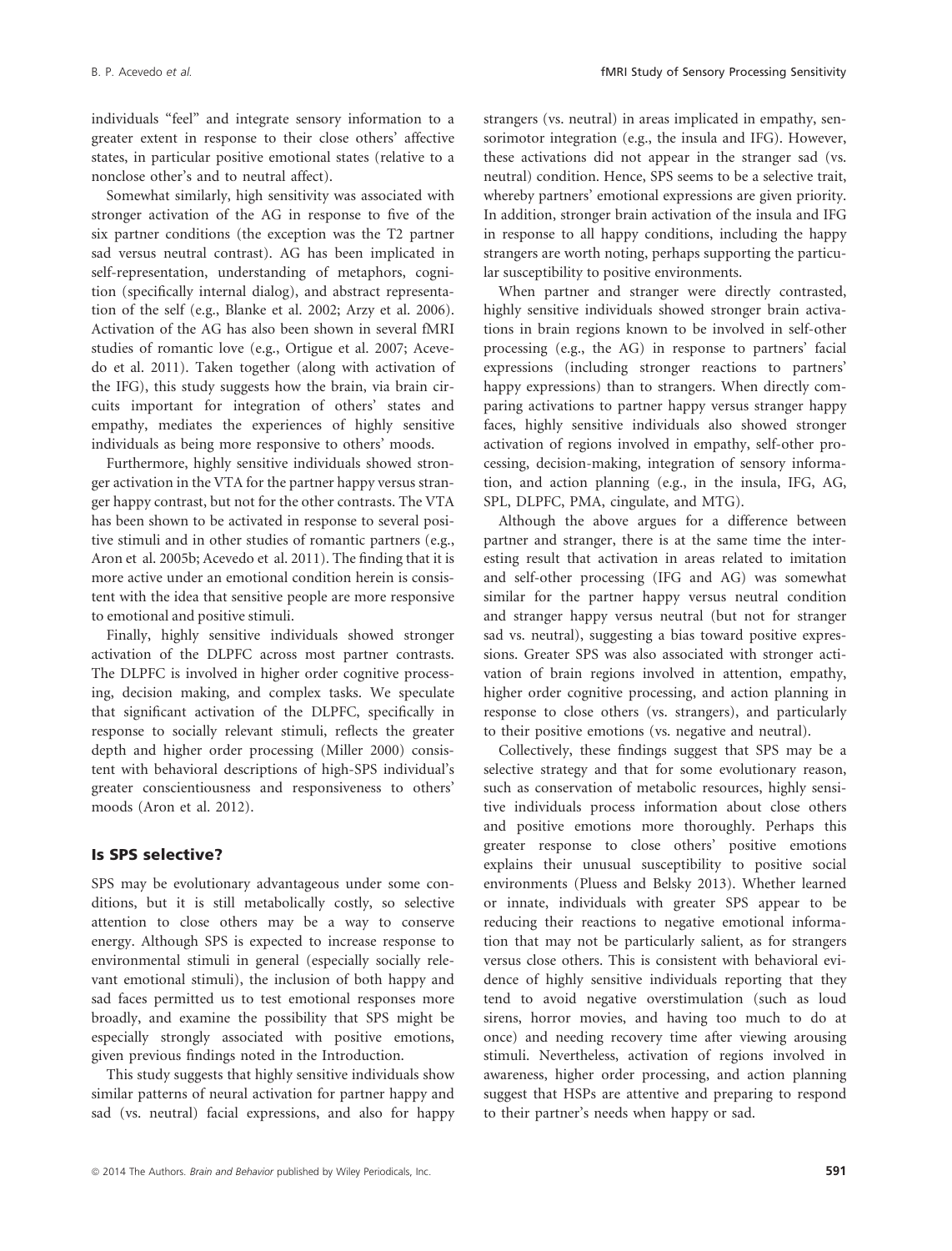## Future Directions and Limitations

Our sample consisted of individuals soon-to-be or recently married. Thus, responses to partners' may reflect particularly strong activations, as the early stages of marriage tend to be emotionally charged, and particularly positive around the time of the wedding. This may not be indicative of responses to others in general, close others, and across relationship stages. However, we also examined responses to strangers' images and partner's neutral images, and data with the same group of individuals 1 year after the first scan, thus providing strong evidence for the pattern of activations. Nevertheless, future research may aim to examine SPS across other important relationships (e.g., parent–child), relationship stage, and individuals with more diverse socioeconomic status and ethnicity.

Although the present results support existing SPS theory and research, there are limitations. First, as mentioned previously, our sample was largely homogenous, constraining the generalizability of our results to other populations. Second, the only measure of SPS was the HSP scale. As more nonself-report measures become available, it would be important to use these in such studies. Third, as our postscan emotion ratings were collected after the scanning session (although participants were still in the scanner), it is possible that emotional states elicited during the experiment were subject to recall effects or dampened at the time of inquiry. Fourth, fMRI research, in general, implies several inferences such that the labeling of some brain regions as "empathy" areas oversimplifies the complex neural circuitry probably involved. However, we attempted to highlight the variety of functions across some key sites. In addition, as we had numerous ROIs, for each region we applied small volume corrections independently. This increases the likelihood of finding a positive result; therefore, we applied FDR to each ROI (which corrects for multiple comparisons), but report the uncorrected P values to acknowledge this limitation. Finally, fMRI studies in general do not demonstrate that any such region is the cause of an experience (vs. that the experience is the cause of the activation). Thus, it is best to be conservative in interpretation of results provided herein as telling us how the brain creates responses.

## Conclusion

The primary goal of this study was to extend research on SPS by examining the brain activations engaged in processing emotional social stimuli. Using fMRI we measured the brain activity of participants in response to positive and negative facial images of their partners and strangers in two studies, providing a replication. Across all conditions, results showed activation of brain regions involved in awareness, attention, and action planning (in the cingulate and PMA), replicating results from a previous fMRI study of SPS measuring responses to landscape images. Other robust neural activations (appearing in most conditions) were found in regions implicated in the integration of sensory information, emotional meaning making, and empathy. Additional notable results for SPS were found in regions implicated in self-other processing, the mirror neuron system, self-awareness, and higher order cognitive processing. These responses were shown for both partners and strangers, but also showed some selectivity for partners and for positive emotions. The present findings support SPS theory and research suggesting that it is a trait associated with enhanced awareness and behavioral readiness to respond to salient environmental stimuli, particularly important social situations. These results highlight how the highly sensitive brain may mediate greater attunement to others' and responsiveness to others' needs.

## Acknowledgments

This research was supported by grants from the National Science Foundation (0958171) and the UCSB Brain Imaging Center to Bianca Acevedo. We thank Scott Grafton, Geraldine Acevedo, Lauren Baker, Janet Ferrer, Haolei Fang, Cynthia Gonzales, Alexis Goswitz, Flannery Rogers, Stephanie O'Keefe, and Jonathan Vogelman for their assistance.

## Conflicts of Interest

None declared.

## References

- Acevedo, B. (2014) Neural correlates of human attachment: evidence from fMRI studies of adult pair-bonding. In V. Zayas and C. Hazan, eds. Bases of adult attachment: from brain to mind to behavior. Springer, New York, NY.
- Acevedo, B., A. Aron, H. Fisher, and L. Brown. 2011. Neural correlates of long-term intense romantic love. Soc. Cogn. Affect Neurosci. 7:145–159.
- Aharon, I., N. Etcoff, D. Ariely, C. F. Chabris, E. O'Connor, and H. C. Breiter. 2001. Beautiful faces have variable reward value: fMRI and behavioral evidence. Neuron 32:537–551.
- Aron, E. N., and A. Aron. 1997. Sensory-processing sensitivity and its relation to introversion and emotionality. J. Pers. Soc. Psychol. 73:345–368.
- Aron, E., A. Aron, and K. M. Davies. 2005a. Adult shyness: the interaction of temperamental sensitivity and an adverse childhood environment. Pers. Soc. Psychol. Bull. 31: 181–197.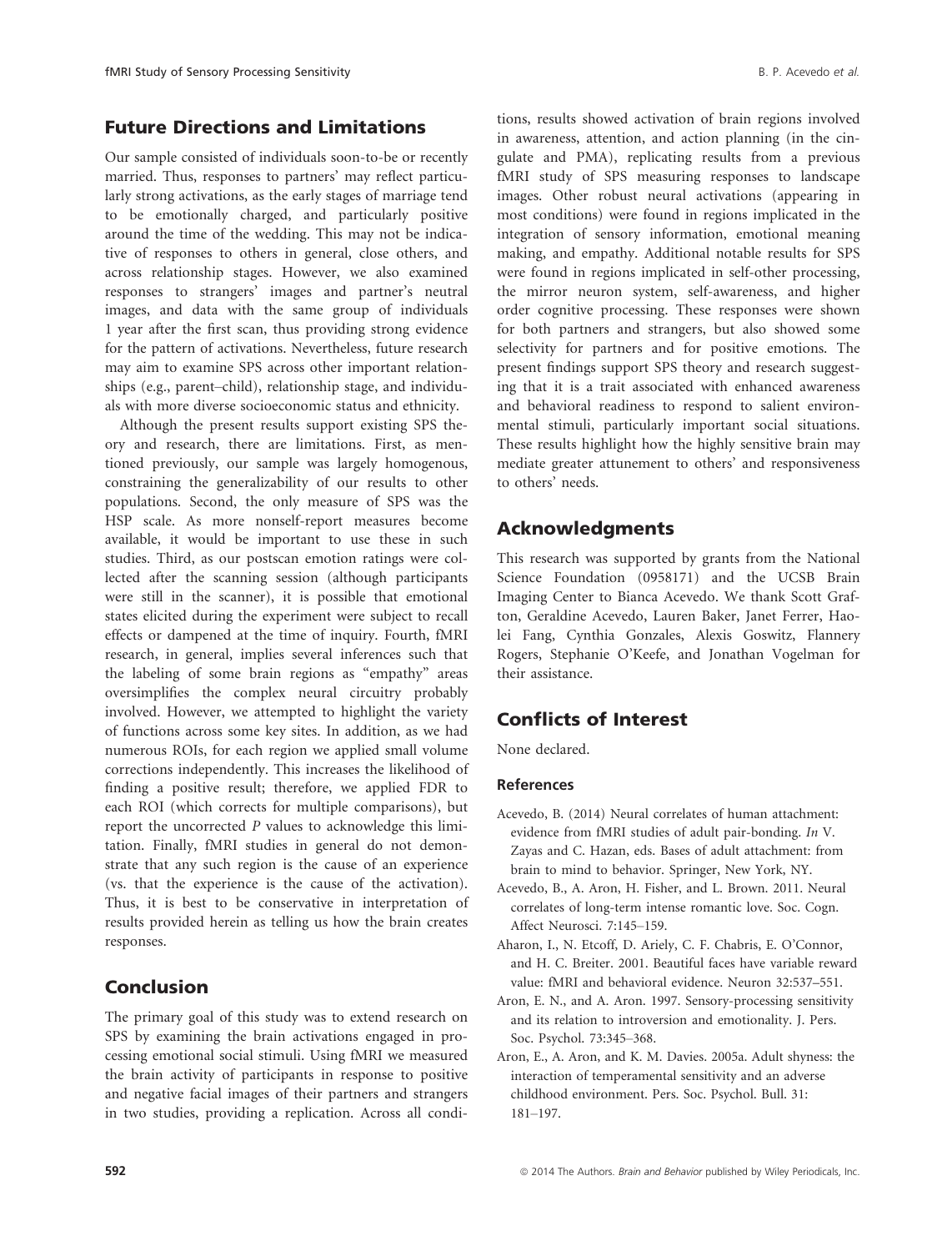Aron, A., H. Fisher, D. Mashek, G. Strong, H. Li, and L. Brown. 2005b. Reward, motivation and emotion systems associated with early-stage intense romantic love. J. Neurophysiol. 93:327–337.

Aron, A., S. Ketay, T. Hedden, E. N. Aron, H. Markus, and J. E. Gabrieli. 2010. Temperament trait of sensory processing sensitivity moderates cultural differences in neural response. Soc. Cogn. Affect Neurosci. 5:219–226.

Aron, E. N., A. Aron, and J. Jagiellowicz. 2012. Sensory processing sensitivity: a review in the light of the evolution of biological responsivity. Pers. Soc. Psychol. Rev. 16:262–282.

Arzy, S., G. Thut, C. Mohr, C. M. Michel, and O. Blanke. 2006. Neural basis of embodiment: distinct contributions of temporoparietal junction and extrastriate body area. J. Neurosci. 26:8074–8081.

Belsky, J., and M. Pluess. 2009. Beyond diathesis stress: differential susceptibility to environmental influences. Psychol. Bull. 135:885–908.

Benham, G. 2006. The highly sensitive person: stress and physical symptom reports. Personality Individ. Differ. 40:1433–1440.

Binder, J. R., R. H. Desai, W. W. Graves, and L. L. Conant. 2009. Where is the semantic system? A critical review and meta-analysis of 120 functional neuroimaging studies. Cereb. Cortex 19:2767–2796.

Blanke, O., S. Ortigue, T. Landis, and M. Seeck. 2002. Stimulating illusory own-body perceptions. Nature 419:269– 270.

Cauda, F., F. D'Agata, K. Sacco, S. Duca, G. Geminiani, and A. Vercelli. 2011. Functional connectivity of the insula in the resting brain. Neuroimage 55:8–23.

Chen, C., C. Chen, R. Moyzis, H. Stern, Q. He, and H. Li. 2011. Contributions of dopamine-related genes and environmental factors to highly sensitive personality: a multi-step neuronal system-level approach. PLoS One 6: e21636.

Craig, A. D. 2009. How do you feel—Now? The anterior insula and human awareness. Nat. Rev. Neurosci. 10:59–70.

Cross, E. S., A. Hamilton, and S. T. Grafton. 2006. Building a motor simulation de novo: observation of dance by dancers. NeuroImage 31:1257–1267.

Decety, J., J. Grèzes, N. Costes, D. Perani, M. Jeannerod, E. Procyk, et al. 1997. Brain activity during observation of actions. Influence of action content and subject's strategy. Brain 120:1763–1777.

Dronkers, N. F., D. P. Wilkins, R. D. Jr Van Valin, B. B. Redfern, and J. J. Jaeger. 2004. Lesion analysis of the brain areas involved in language comprehension. Cognition 92:145–177.

Ellis, B. J., W. T. Boyce, J. Belsky, M. J. Bakermans-Kranenburg, and M. H. van IJzendoorn. 2011. Differential susceptibility to the environment: an evolutionary–neurodevelopmental theory. Dev. Psychopathol. 23:7–28.

Fan, Y., N. Duncan, M. de Greck, and G. Northoff. 2011. Is there a core neural network in empathy? An fMRI based quantitative meta-analysis. Neurosci. Biobehav. Rev. 35:903–911.

Fusar-Poli, P., A. Placentino, F. Carletti, P. Landi, P. Allen, and S. Surguladze. 2009. Functional atlas of emotional faces processing: a voxel-based meta-analysis of 105 functional magnetic resonance imaging studies. J. Psychiatry Neurosci. 34:418–432.

Gallese, V., and A. Goldman. 1998. Mirror neurons and the simulation theory of mind-reading. Trends Cogn. Sci.  $2.493 - 501$ 

Genovese, C. R., N. A. Lazar, and T. Nichols. 2002. Thresholding of statistical maps in functional neuroimaging using the false discovery rate. NeuroImage 15:870–878.

Graziano, M. 2006. The organization of behavioral repertoire in motor cortex. Annu. Rev. Neurosci. 29:105–134.

Gross, J. J., and O. P. John. 2003. Individual differences in two emotion regulation processes: implications for affect, relationships, and well-being. J. Pers. Soc. Psychol. 85:348– 32.

Hofmann, S. G., and S. Bitran. 2007. Sensory-processing sensitivity in social anxiety disorder: relationship to harm avoidance and diagnostic subtypes. J. Anxiety Disord. 21:944–954.

Homberg, R. J., and K. P. Lesch. 2011. Looking on the bright side of Serotonin transporter gene variation. Biol. Psychiatry 69:513–519.

Iacoboni, M., R. P. Woods, M. Brass, H. Bekkering, J. C. Mazziotta, and G. Rizzolatti. 1999. Cortical mechanisms of human imitation. Science 286:2526–2528.

Jabbi, M., and C. Keysers. 2008. Inferior frontal gyrus activity triggers anterior insula response to emotional facial expressions. Emotion 8:775–780.

Jagiellowicz, J. 2012. The relationship between the temperament trait of sensory processing sensitivity and emotional reactivity. Doctoral Dissertation at Stony Brook University, New York. Available at http://dspace. sunyconnect.suny.edu/bitstream/handle/1951/59701/ Jagiellowicz\_grad.sunysb\_0771E\_10998.pdf? sequence=1.

Jagiellowicz, J., X. Xiaomeng, A. Aron, E. Aron, C. Guikang, F. Tingyong, et al. 2011. The trait of sensory processing sensitivity and neural responses to changes in visual scenes. Soc. Cogn. Affect Neurosci. 6:38–47.

Jedema, H. P., P. J. Gianaros, P. J. Greer, D. D. Kerr, S. Liu, and J. D. Higley. 2009. Cognitive impact of genetic variation of the serotonin transporter in primates is associated with differences in brain morphology rather than serotonin neurotransmission. Mol. Psychiatry 15:512–522.

Koolhaas, J. M., S. M. Korte, S. F. De Boer, B. J. Van Der Vegt, C. G. Van Reenen, H. Hopster, et al. 1999. Coping styles in animals: current status in behavior and stress-physiology. Neurosci. Biobehav. Rev. 23: 925–935.